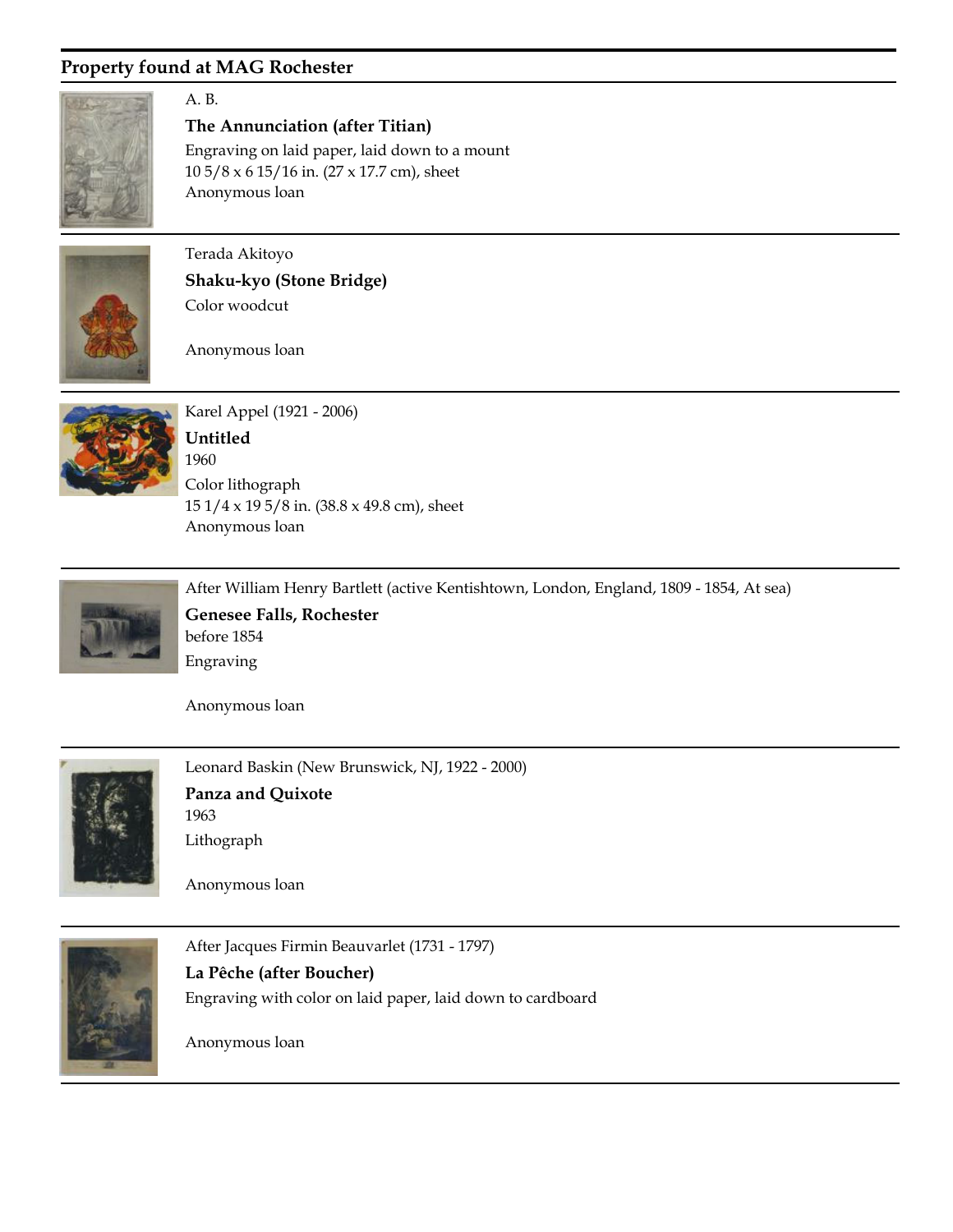

Ludwig Bemelmans (Austrian Tyrol (now Meran, Italy), 1898 - 1962, New York, NY)

#### ca. 1942 **Drawing for "Rosebud'**

Anonymous loan () Ink and tempera on paper laid down on board



George W. Bohde (New York, NY, 1856 - 1914, New York, NY) **House** Etching

Anonymous loan



Bolton Coit Brown (Dresden, NY, 1864 - 1936, Zena, NY) 1922 **Little A.** Lithograph in sanguine

Anonymous loan



Jacques Callot (1592 - 1635) **Entrance of the Duke of Lorraine** Etching

Anonymous loan



Jacques Callot (1592 - 1635) **Winged Time Pulling a Chariot** Etching

Anonymous loan



Don Celender (Sharpsburg, PA, 1931 - 2005, Pittsburgh, PA) ca. 1970 **Holy Holy Art Cards: Fancy Assorted Christmas Selection** Offset lithograph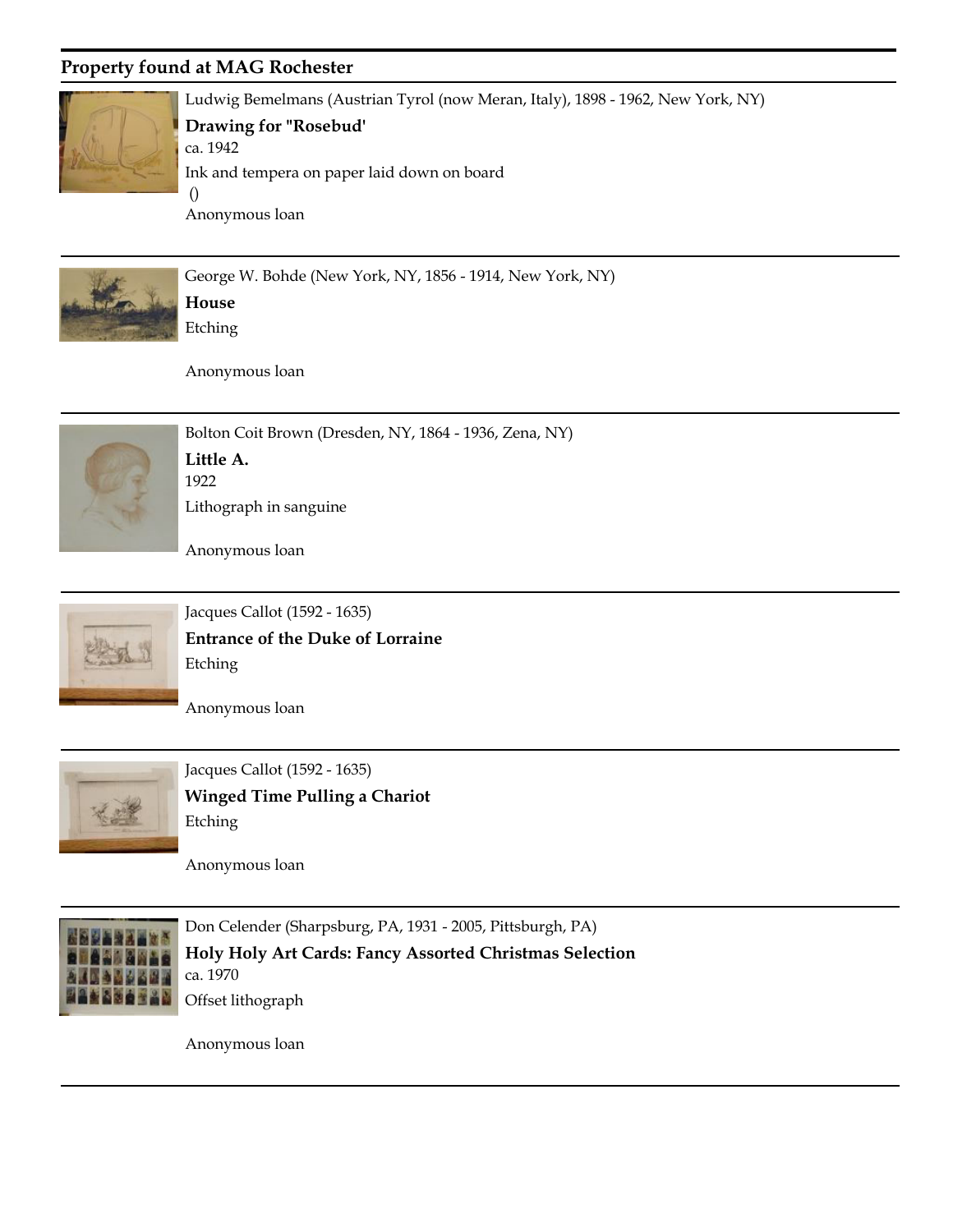

Don Celender (Sharpsburg, PA, 1931 - 2005, Pittsburgh, PA) ca. 1971 **Artball Cards - sets 1 and 2**

Anonymous loan

Offset lithograph



Donald Cortese (Chicago, IL, 1934 - ) 1969 **Landscape and Portrait** Etching

Anonymous loan



Currier & Ives (active ) **A Pair of Nutcrackers** Hand-colored lithograph

Anonymous loan



Allan D'Arcangelo (Buffalo, NY, 1930 - 1998, Manhattan, NY) 1966 **Untitled (White Square)** Color serigraph

Anonymous loan



Alfonsas Dargis (Mazeikiai, Lithuania, 1909 - 1996, Friedrichshafen, Germany) 1960 **Abstraction** 37 x 24 3/4 in. (94 x 62.9 cm), sheet Watercolor and ink on paper

Anonymous loan



Kotozuka Eiichi (1906 - 1979) **Street Scene in Kyoto on New Year's Day**

Color woodcut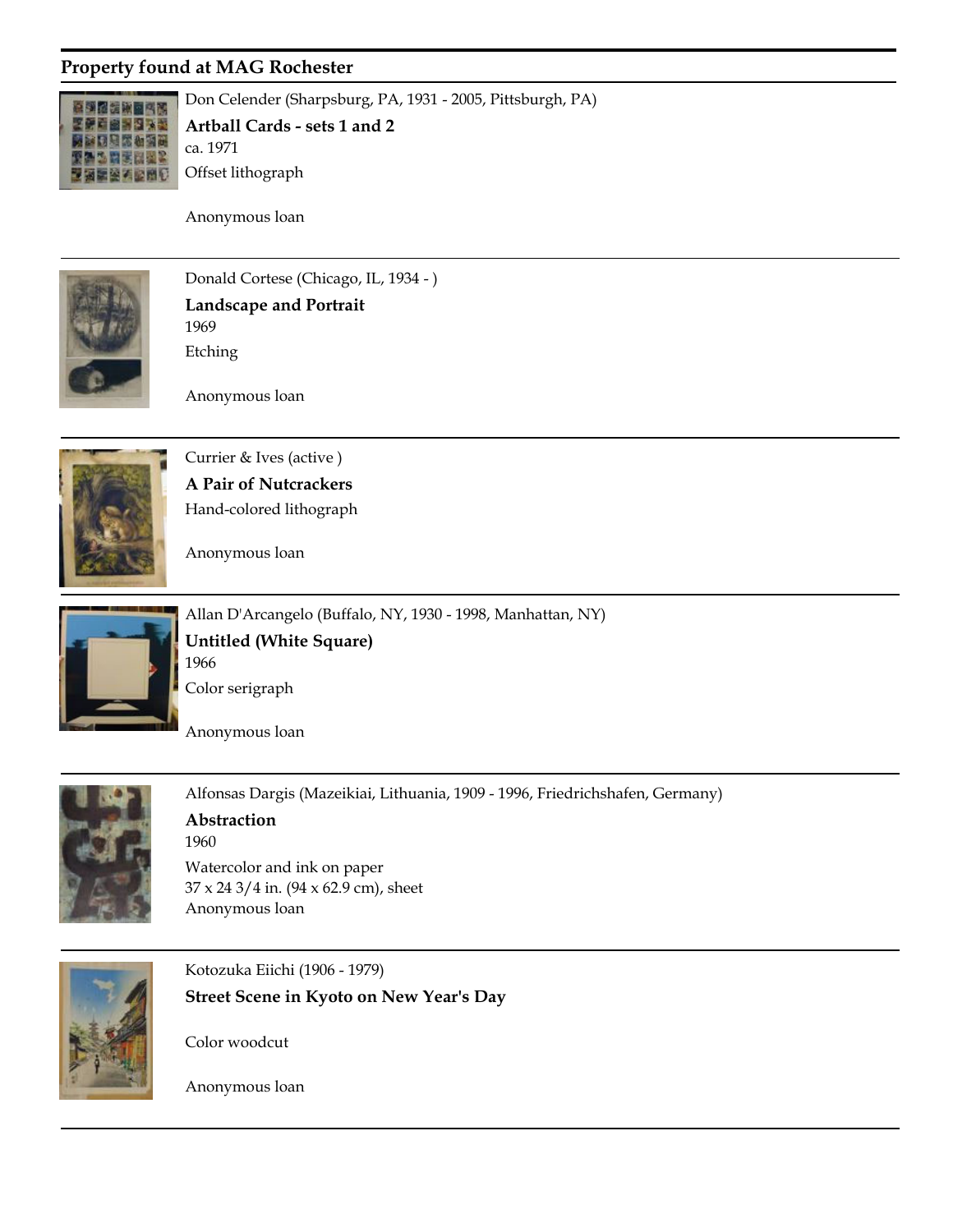

Jean Leon Gerome Ferris (Philadelphia, PA, 1863 - 1930, Philadelphia, PA)

**Pavement Artist (after Gavarni)**

Etching, aquatint and chine colle

Anonymous loan



Helma Fischer-Oels (1860 - 1930) **Rathaus, Breslau** 11 x 8 5/8 in. (28 x 21.9 cm), sheet Etching

Anonymous loan



Juan Genovés (1930 - ) Anonymous loan 1970-1971 **Occupation (Ocupación)** 19 3/4 x 26 in. (50.2 x 66 cm), sheet Aquatint



Unknown

**Lost Illusions (after Gleyre)** Printer's ink on paper

Anonymous loan



Axel Herman Haig (1835 - 1921)

Anonymous loan 1891 **A Street in Cologne** 10 1/8 x 6 15/16 in. (25.7 x 17.6 cm), sheet Etching on paper mounted to card



Henry Bryan Hall (1808 - 1884) **Battle of Gettysburg (after James Walker)** Engraving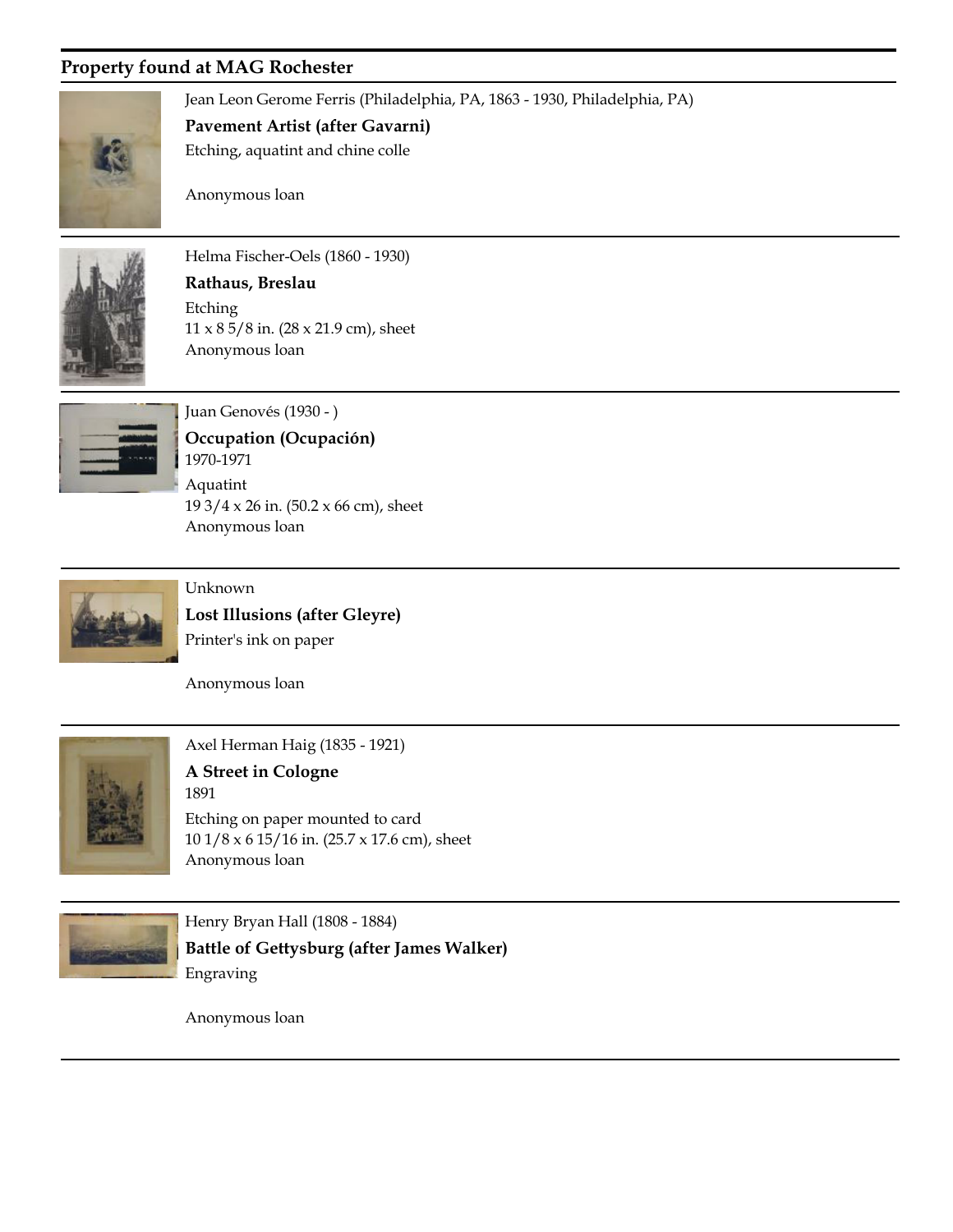

James Heath (1757 - 1834) 1797 **General George Washington (after Gilbert Stuart)** Engraving

Anonymous loan



Edward Hedges 1781 **David Garrick Esquire** Mezzotint

Anonymous loan



Walter Klemm (1883 - 1957) **Cross Jumping** Photomechanical reproduction

Anonymous loan



Franz von Lenbach (1836 - 1904) **Richard Wagner (1813 - 1883)** Etching





Robert E. Marx (Northeim, Germany, 1925 - ) Anonymous loan 1966 **An Answer Perhaps (broadside)** 17 7/8 x 11 7/8 in. (45.4 x 30.2 cm), sheet Intaglio and letterpress



Ivan Opffer (Nyborg, Denmark, 1897 - 1980) 1921 **Portrait of a Man** Lithograph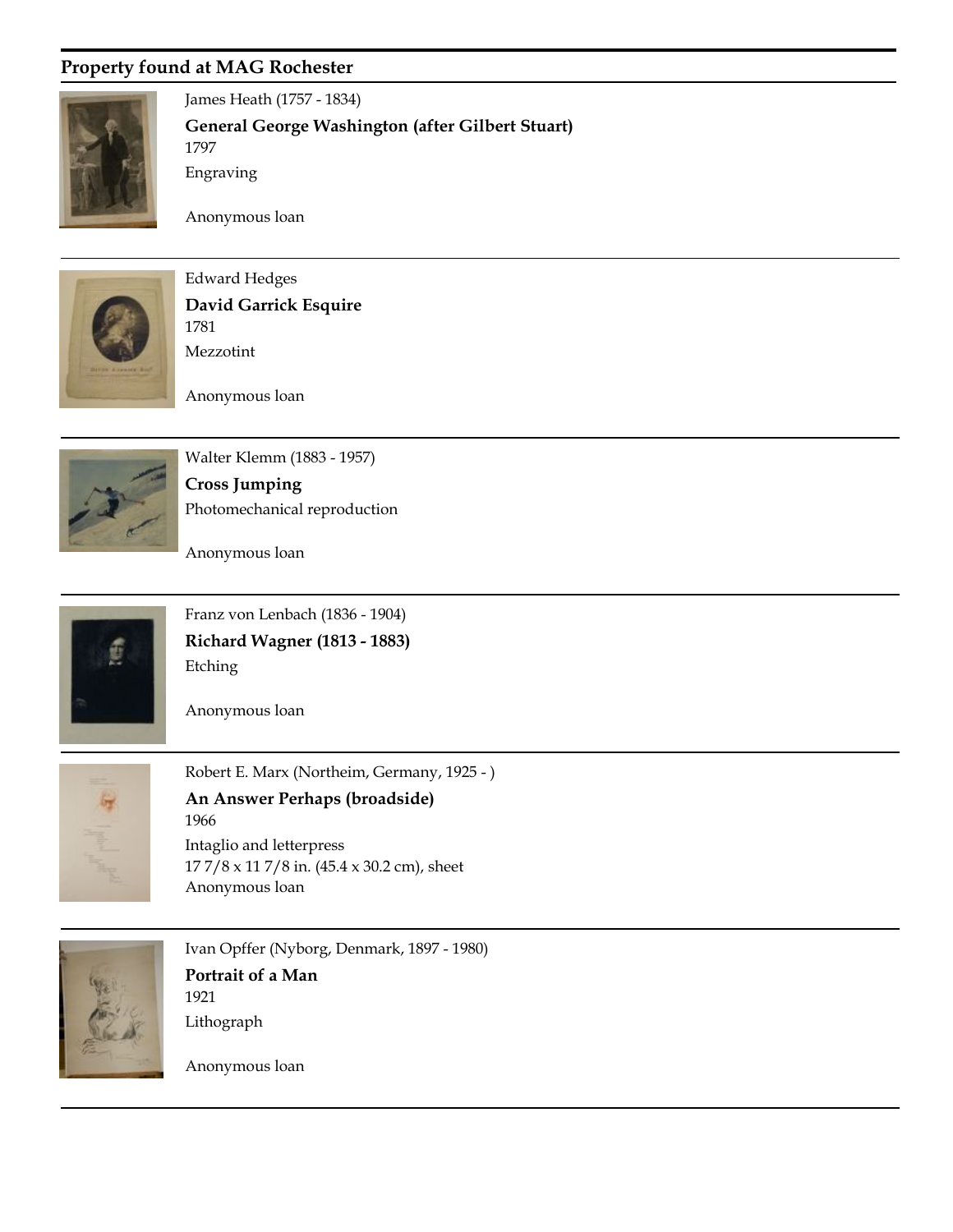

Paul Adolphe Rajon (1843 - 1888) ca. 1879 **Murillo (after a self-portrait)** Etching

Anonymous loan



Paul Sandby (1725 - 1809) ca. 1740-1765 **Landscape with Split Tree** Etching on laid paper

Anonymous loan



William Tombleson (ca. 1795 - ) 1838 **Lockport, Erie Canal (after William H. Bartlett)** Engraving

Anonymous loan



# Unknown, Chinese

Anonymous loan **Court Ladies** 8 13/16 x 13 3/8 in. (22.4 x 34 cm), overall Opaque watercolor on pith paper



#### Unknown

**Leaf from the Office for the Dead** Ink and gold

Anonymous loan 6 5/16 x 4 7/8 in. (16 x 12.4 cm), sheet (irregular)



#### Unknown, German?

**Breslau Cathedral** Etching

Anonymous loan 7 13/16 x 5 13/16 in. (19.9 x 14.8 cm), sheet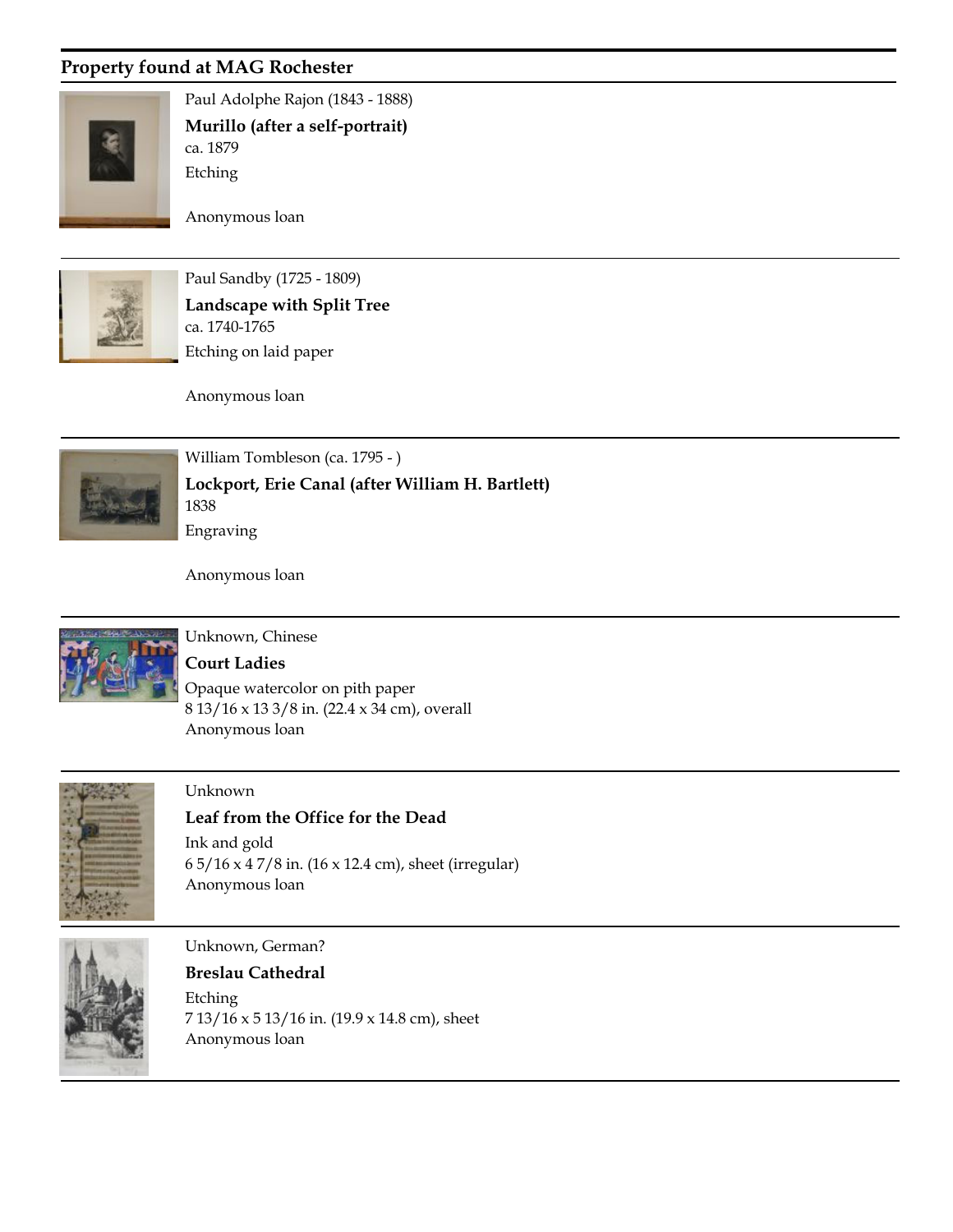

Unknown, German?

Anonymous loan **Garnisonkirche, Potsdam** 9 3/8 x 7 in. (23.8 x 17.8 cm), sheet Etching



Unknown

1780 **John James Rousseau (after de la Tour)** Engraving

Anonymous loan



Unknown **Martin Schongauer (after Burgkmair)** Etching

Anonymous loan



Unknown 1968 **Profile of a Woman** Brown ink on paper

Anonymous loan



After Maarten de Vos (1532 - 1603) Anonymous loan **Abygail** 6 1/2 x 4 5/16 in. (16.5 x 11 cm), sheet Engraving



1894 **The Chelsea Girl (after Whistler)** Photogravure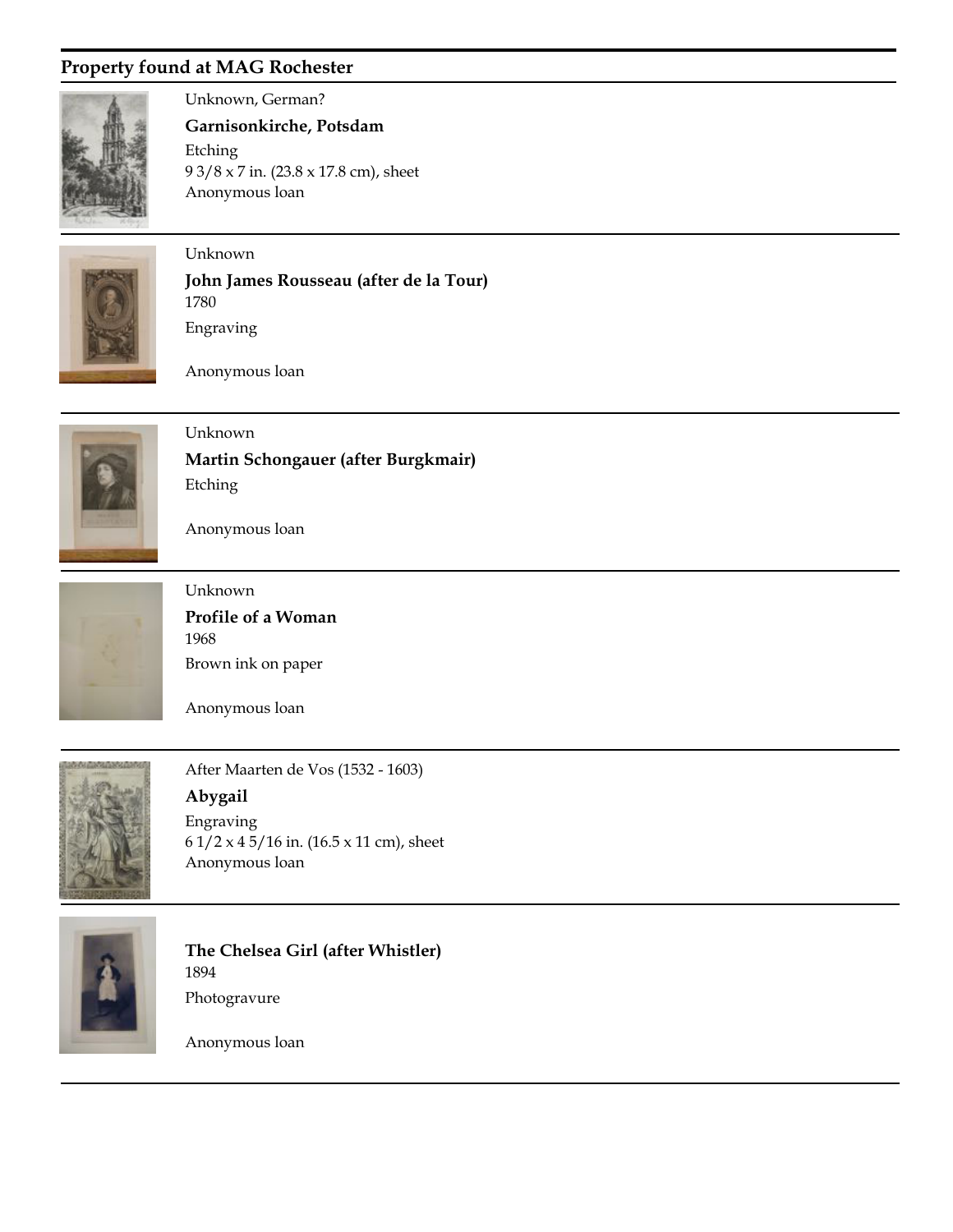1686



Nicholas Yeates (active 1669 - 1686)

**The Setting Dogg and Partridg's (after Francis Barlow)**

Hand-colored engraving

Anonymous loan

Anonymous gift



Lee Bontecou (Providence, RI, 1931 - ) 1968 **National Collection of Fine Arts Poster** 44 3/4 x 29 5/8 in. (113.7 x 75.2 cm), overall Offset lithograph



Warren Brandt (Greenboro, NC, 1918 - 2002)

Anonymous gift 1968 **Recent Paintings...A.M. Sachs Gallery** 30 x 23 3/16 in. (76.2 x 58.9 cm), overall Offset lithograph



#### J.E. Buschmann

1976-1978 **Antwerp Drawings and Prints, 16th - 17th Centuries Poster** 27 9/16 x 14 1/2 in. (70 x 36.8 cm), overall Offset lithograph

Anonymous gift

J.E. Buschmann

Anonymous gift 1976-1978 **Antwerp Drawings and Prints, 16th - 17th Centuries Poster** 27 9/16 x 14 1/2 in. (70 x 36.8 cm), overall Offset lithograph



Varida Chryssa (Athens, Greece, 1933 - )

Anonymous gift 1968 **National Collection of Fine Arts Poster** 42 11/16 x 28 1/16 in. (108.4 x 71.2 cm), overall Offset lithograph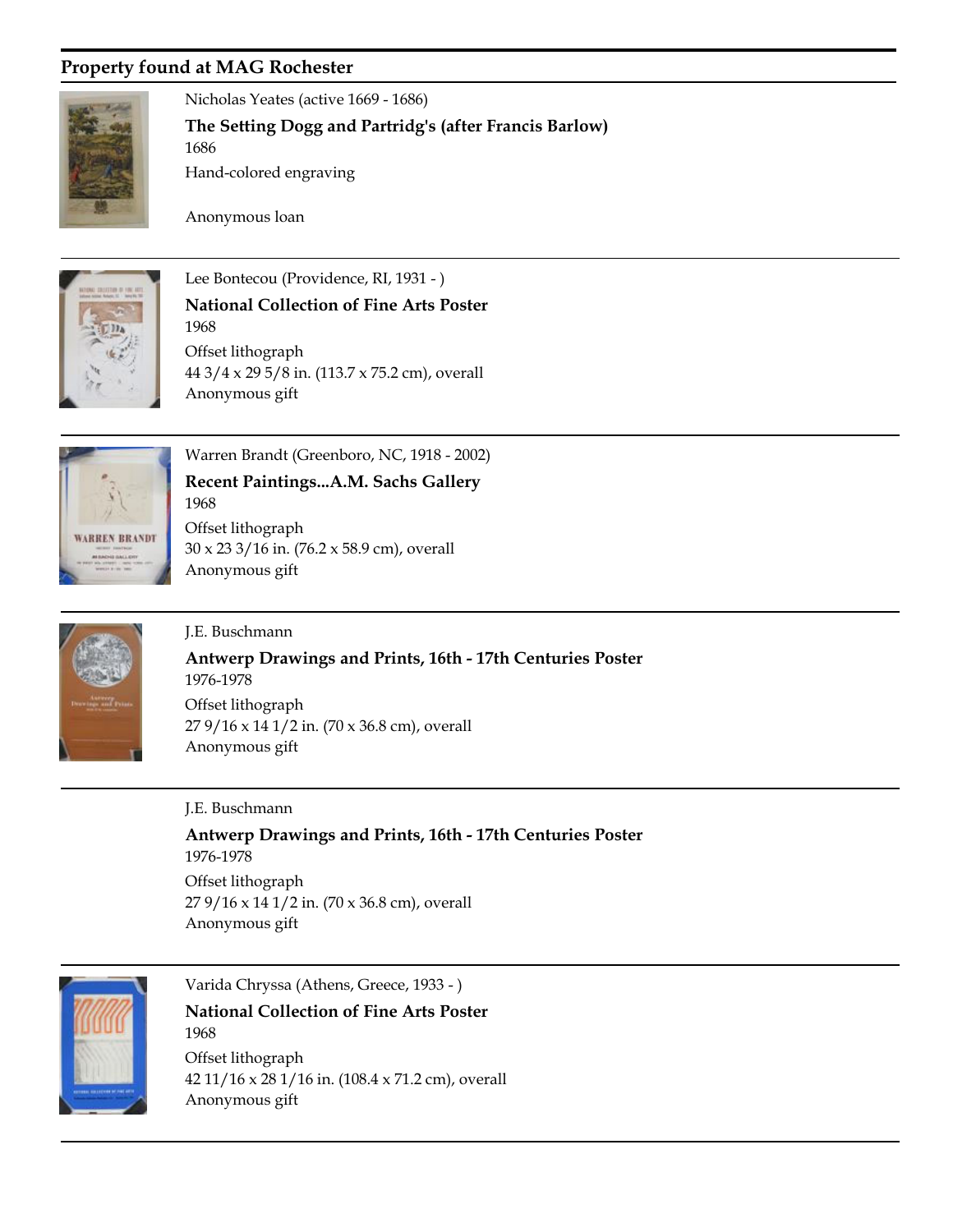1968

Anonymous gift



Allan D'Arcangelo (Buffalo, NY, 1930 - 1998, Manhattan, NY)

**National Collection of Fine Arts Poster**

Anonymous gift 45 x 29 9/16 in. (114.3 x 75.1 cm), overall Offset lithograph



Richard Lytle 1968 **Painting, Drawings...Borgenicht Gallery Poster** 28 1/16 x 22 1/16 in. (71.3 x 56 cm), overall Offset lithograph



Larry Rivers (New York, NY, 1923 - 2002, Southampton, NY)

Anonymous gift 1968 **May Opening, National Collection of Fine Arts Poster** 29 15/16 x 22 15/16 in. (76 x 58.3 cm), overall Offset lithograph



Norman Stiegelmeyer Anonymous gift 1968 **Drawing Invitational...San Francisco Art Institute** 24 11/16 x 15 9/16 in. (62.7 x 39.5 cm), overall Offset lithograph



Gustavo Torner (1925 - ) Anonymous gift 1968 **Torner, Galleria Juana Mordo-Marzo, Madrid Poster** 19 5/8 x 26 9/16 in. (49.8 x 67.5 cm), overall Offset lithograph



Unknown

Anonymous gift 1968 **The Art of Sub-Sahara Africa** 23 1/2 x 13 15/16 in. (59.7 x 35.4 cm), overall Offset lithograph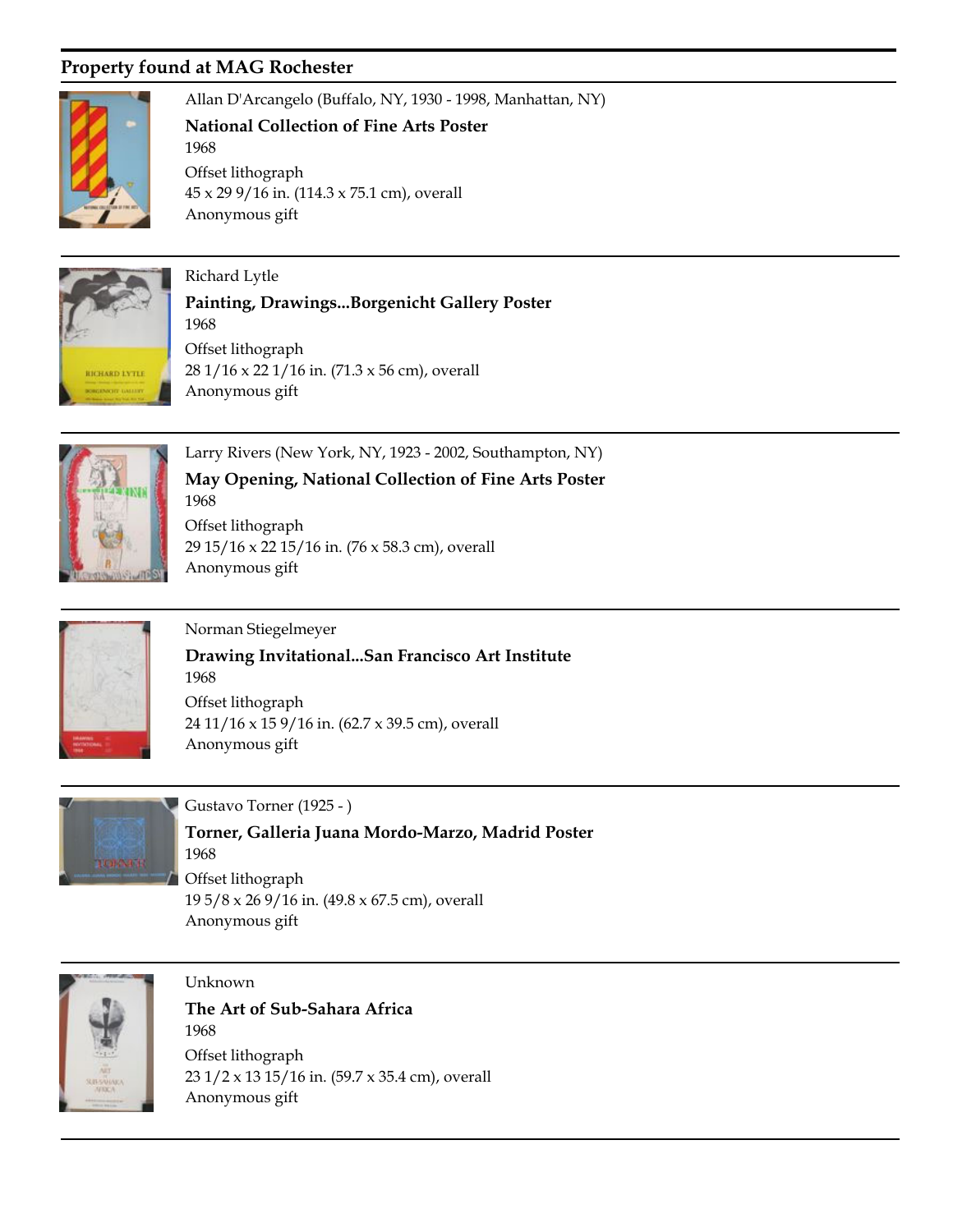

#### Richard Upton (1931 - 2013)

Anonymous gift **The Salamovka Series...Oklahoma Art Center** 35 1/16 x 23 in. (89.1 x 58.4 cm), overall Offset lithograph



### R. Hagenauer (active )

**Landscape with Mountains and Lake**

Anonymous loan 15 1/4 x 24 15/16 in. (38.8 x 63.3 cm), without frame Oil on canvas



#### Unknown

Anonymous loan **Madonna and Child** 20 1/16 x 12 5/8 x 2 9/16 in. (51 x 32 x 6.5 cm), overall Tempera? on wood



#### Unknown

Anonymous loan **Ladderback Chair** 33 3/8 x 17 x 13 5/8 in. (84.8 x 43.2 x 34.6 cm), overall Wood with rush seat



## Unknown **Mini-Magnifier (broken)**

1 3/4 x 11/16 x 1/2 in. (4.4 x 1.7 x 1.3 cm), overall

Anonymous loan



Gorham Manufacturing Company (1831 - ) **Creamer**

Anonymous loan 6 7/16 x 5 1/2 x 3 1/16 in. (16.4 x 13.9 x 7.8 cm), overall Silver



## Unknown

Anonymous loan **Lantern** 13 9/16 x 5 1/4 in. (34.5 x 13.4 cm), overall Tin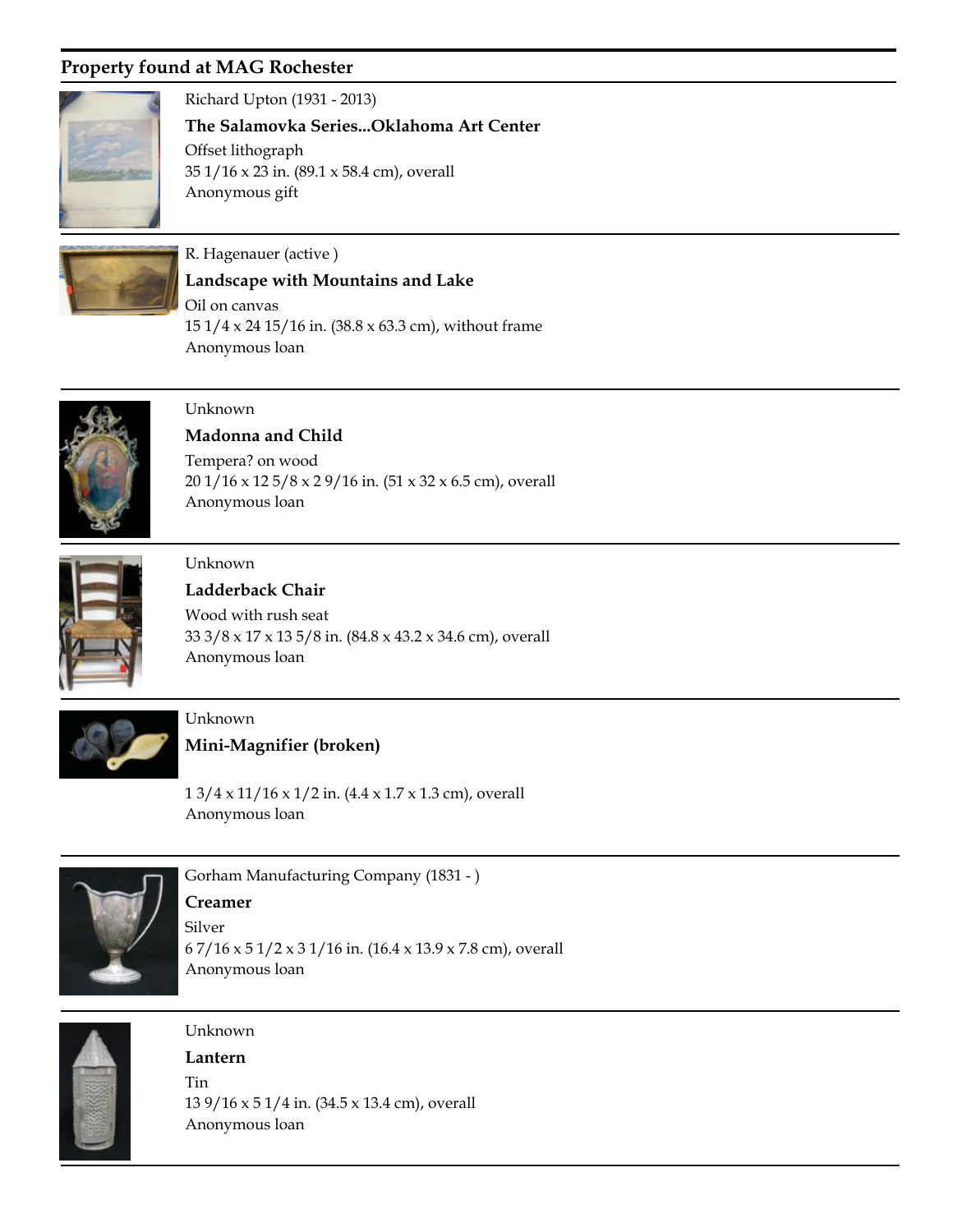

# Unknown

Anonymous loan **Oil Lamp?** 4 x 4 5/16 x 2 11/16 in. (10.1 x 11 x 6.8 cm), overall Iron



## Unknown

**Etched Glass Hall Lantern**

Anonymous loan 12 11/16 x 11 7/16 x 11 7/16 in. (32.2 x 29 x 29 cm), maximum Glass



Steuben Glass Company (1903 - )

Anonymous loan ca. 1920 **Vase** 12 1/2 x 10 x 10 in. (31.8 x 25.4 x 25.4 cm), overall Glass



## Unknown **Piece of Rose Quartz**

Anonymous loan 2 15/16 x 2 7/16 x 1 5/8 in. (7.5 x 6.2 x 4.2 cm), overall Stone



## Unknown

**Persimmons carving**

Anonymous loan 1 5/8 x 2 1/16 x 1/4 in. (4.1 x 5.2 x 0.7 cm), overall Jade



# Unknown

**small carving of leaves**

Anonymous loan 1 9/16 x 2 7/16 x 3/8 in. (4 x 6.2 x 1 cm), overall



#### Unknown

**small triangular carving**

Anonymous loan 1 1/4 x 2 1/2 x 1/8 in. (3.2 x 6.4 x 0.3 cm), overall Ivory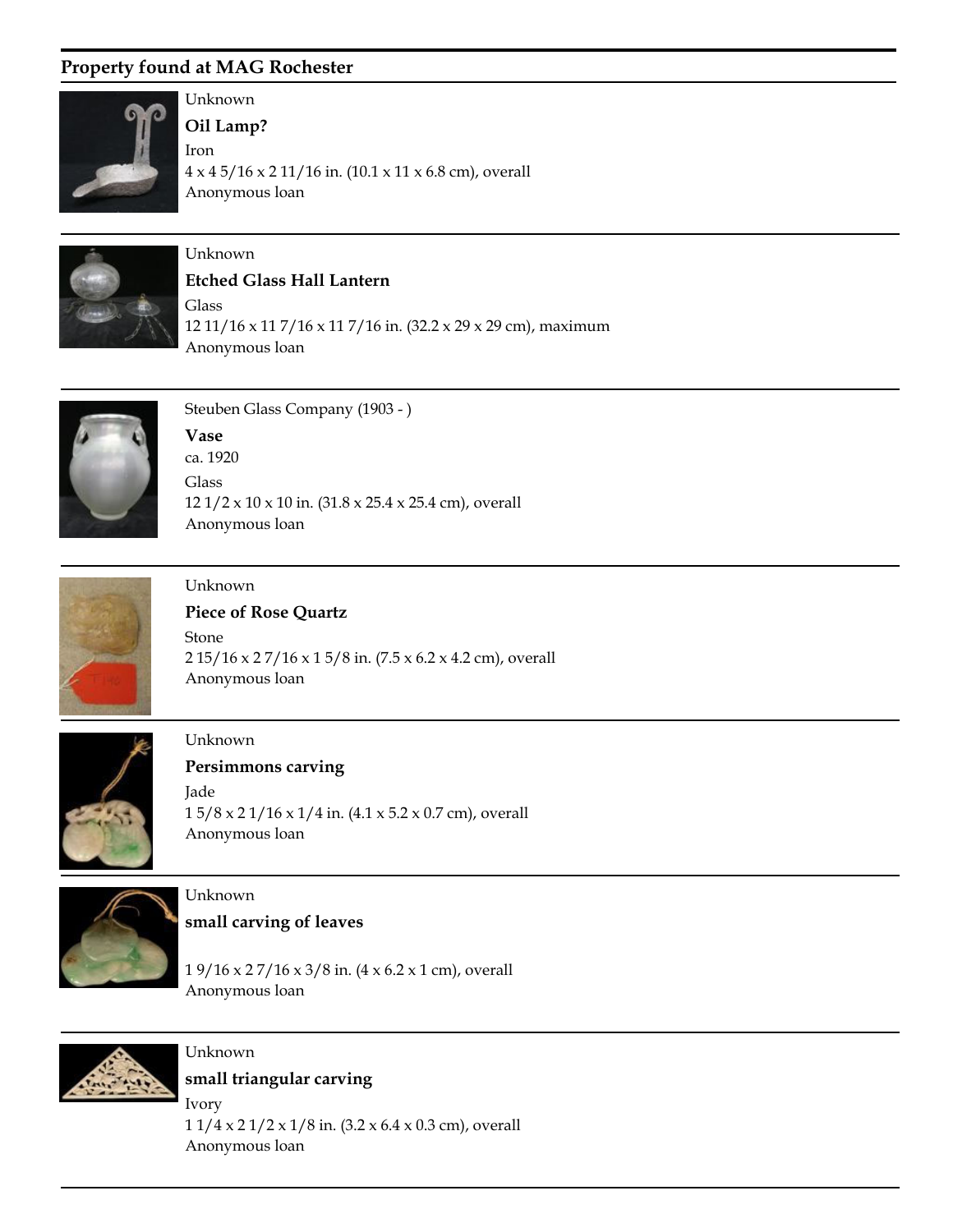

#### Unknown

Anonymous loan **Circular pendant with birds** 1/8 x 2 3/16 in. (0.3 x 5.5 cm), overall Jade



#### Unknown

#### **circular pendant with flowers and birds on string with beads**

Anonymous loan 16 9/16 x 1 15/16 x 1/2 in. (42.1 x 5 x 1.2 cm), overall Jade



## Unknown

Anonymous loan **Spoon** 2 1/8 x 5 1/4 in. (5.4 x 13.3 cm) Glazed clay



### Unknown, Chinese

Lent by Mrs. Robert J. Young 8.1938a-bL **Miniature Buddha** 1 9/16 x 1 1/8 x 2 in. (4 x 2.9 x 5.1 cm), overall Stone



#### Unknown

Anonymous loan **Red Lacquer Chopsticks** 9 x 3/16 in. (22.9 x 0.5 cm), overall Lacquered wood



#### **Shawabti**

Lent by Mrs. Robert J. Young 10.1938L 4 3/16 x 1 5/8 x 1 in. (10.7 x 4.1 x 2.6 cm), without base Ceramic



Unknown

**Drachm and Tetradrachm** Bronze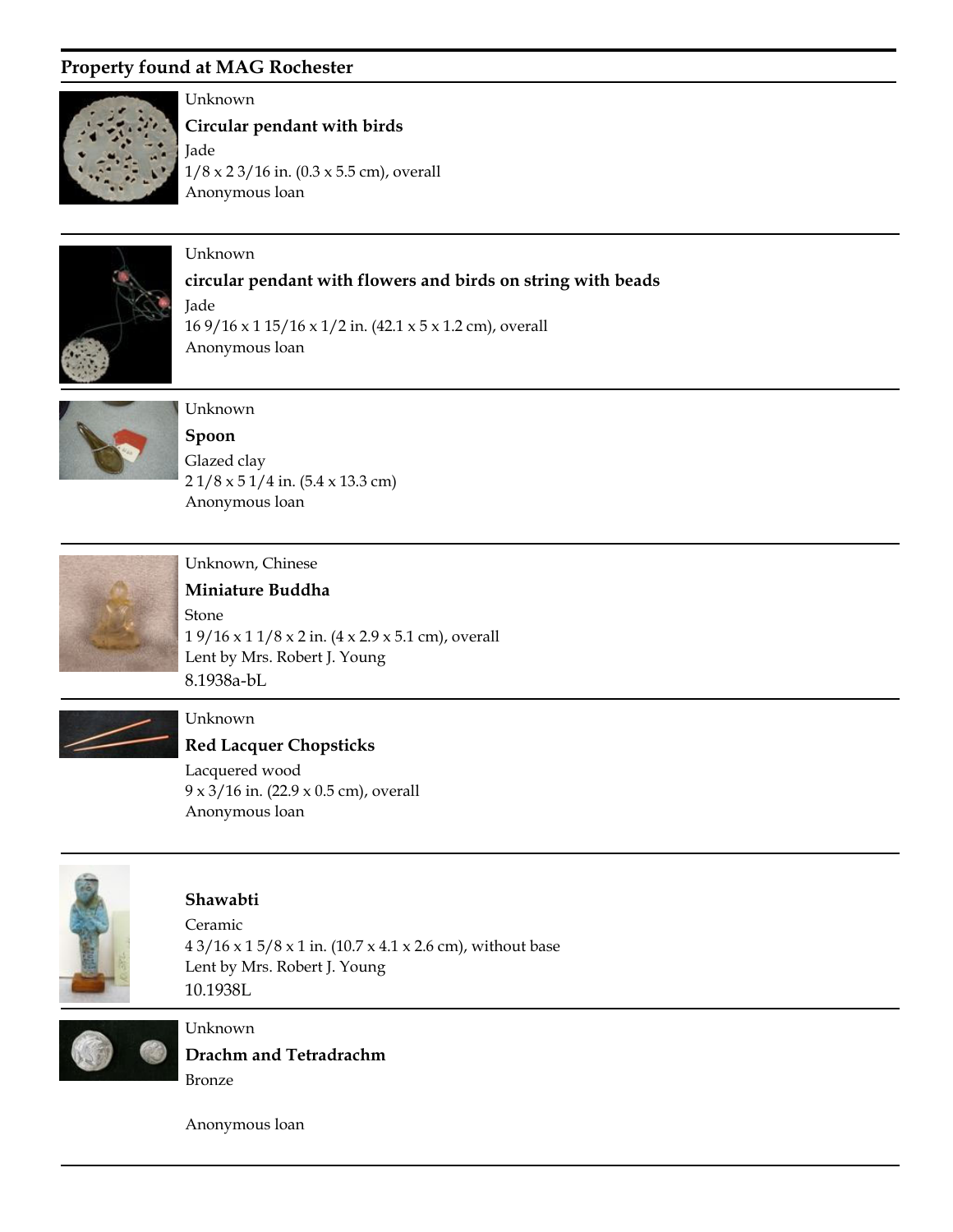

Unknown, Egyptian Anonymous loan 664 BCE - 332 BCE **The Goddess Bastet with the Aegis Shield** 3 1/2 in. (8.9 cm) Bronze Late Period (664-332 BCE)



#### Unknown, Etruscan

#### **Miniature Mask of the River God Acheloüs**

Anonymous loan 600 BCE-401 BCE 2 3/16 x 1 7/16 x 3/8 in. (5.6 x 3.6 x 1 cm), overall Terracotta



## Unknown

Anonymous loan **Capital** 7 11/16 x 7 11/16 x 7 1/2 in. (19.5 x 19.5 x 19 cm), maximum Stone



## Unknown

Anonymous loan **Capital** 6 11/16 x 7 9/16 x 7 11/16 in. (17 x 19.2 x 19.6 cm), maximum Stone



#### Unknown

Anonymous loan **Candle Holder** 58 1/16 x 13 1/8 x 13 1/8 in. (147.5 x 33.4 x 33.4 cm), overall Patinated iron



## Unknown

Anonymous loan **Pin with Stag** 1 13/16 x 1 5/8 x 5/16 in. (4.6 x 4.1 x 0.8 cm), overall Ivory or bone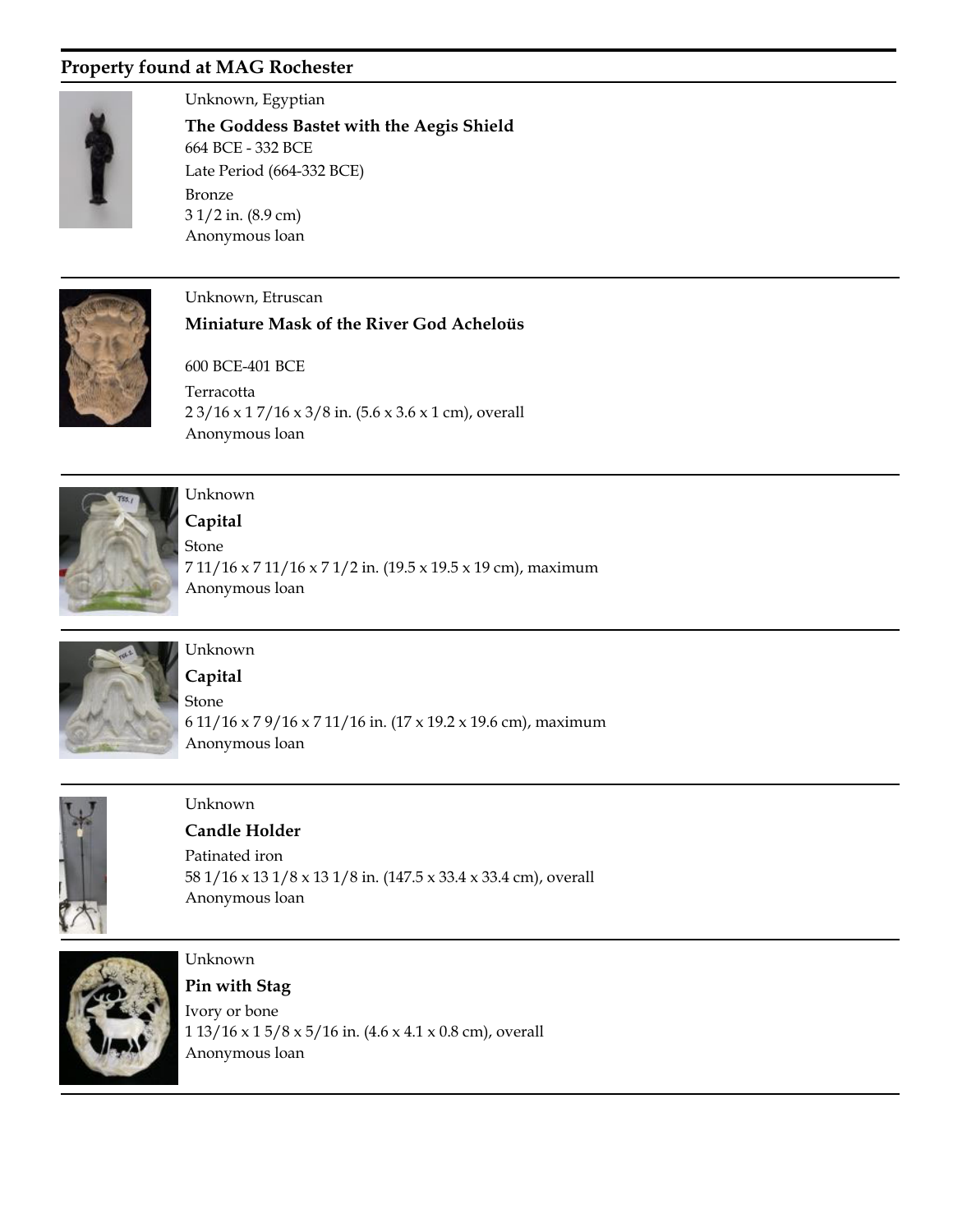

# Unknown

Anonymous loan **Pitcher** 9 1/8 x 9 1/8 x 6 5/16 in. (23.2 x 23.2 x 16.1 cm), overall Ceramic



## Unknown

#### **Footed Vase with Portrait of a Woman**

Anonymous loan 12 15/16 x 5 1/16 x 5 1/16 in. (32.9 x 12.9 x 12.9 cm), overall Glass



## Unknown

Anonymous loan **Ring in Box** 1 7/16 x 1 9/16 x 1 1/8 in. (3.7 x 4 x 2.8 cm), overall Carnelian, gold and silver



## **Standing Female Figure with base**

Anonymous Loan 53 3/8 x 13 3/4 x 16 1/8 in. (135.5 x 35 x 41 cm), without base Marble



#### **Corbel**

Anonymous loan 17 7/8 x 9 5/8 x 10 11/16 in. (45.4 x 24.4 x 27.2 cm), overall Terracotta



#### Unknown, Italian?

**Cassone**

Anonymous loan 22 13/16 x 67 11/16 x 21 1/4 in. (58 x 172 x 54 cm), overall Wood

### Unknown

**Miniature Pagoda**

Lent by Mrs. Robert J. Young 9.1938L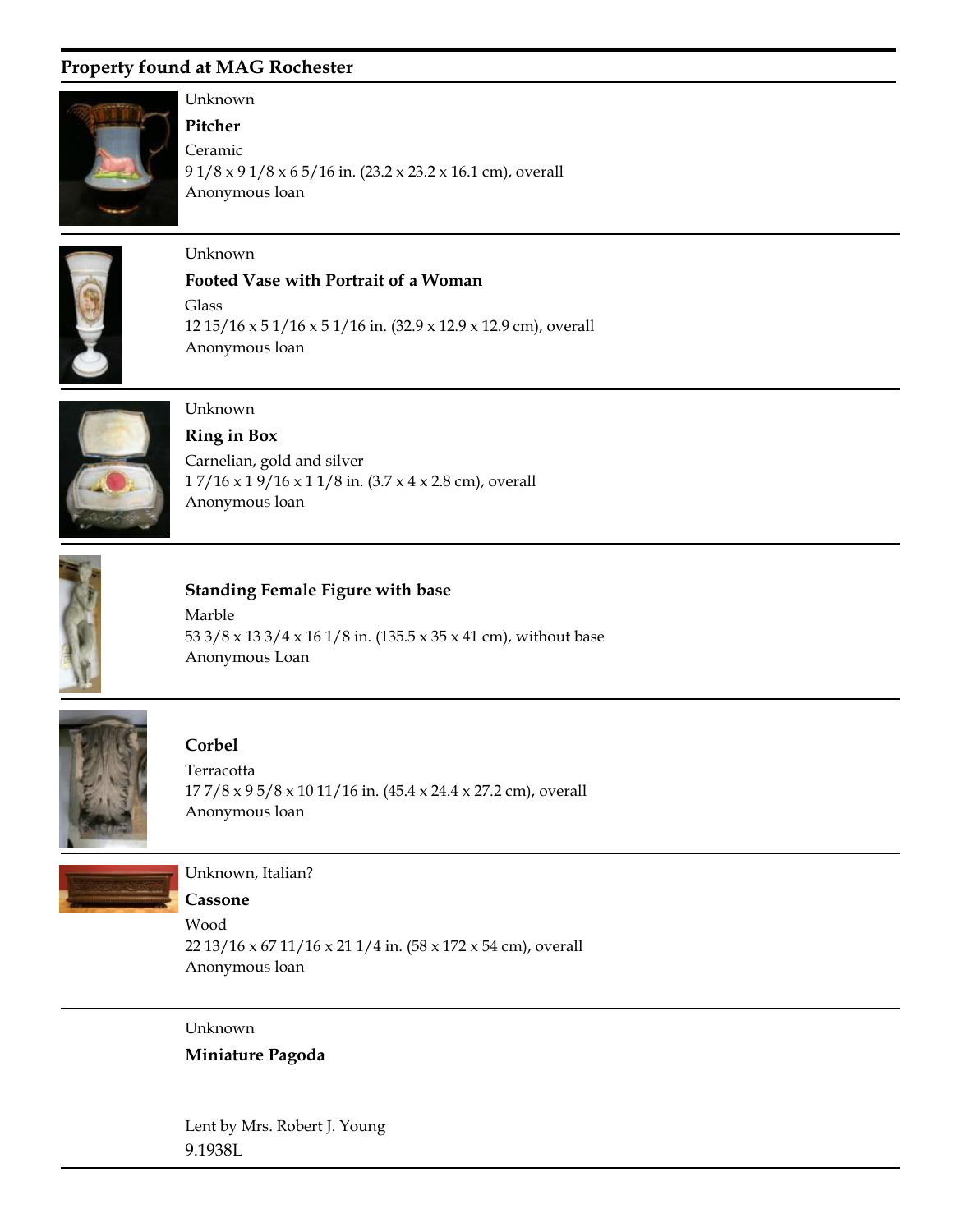

Unknown

Anonymous loan **Ivory Folding Frame** 4 3/8 x 6 3/16 x 5/16 in. (11.1 x 15.7 x 0.8 cm), maximum Ivory



## Unknown

Anonymous loan **Ivory Tsuba** 2 13/16 x 2 1/2 x 1 in. (7.2 x 6.4 x 2.6 cm) Ivory



Unknown, Japanese 1868-1899 **Okimono: Peasant Figure** Ivory Meiji Period (1868-1912)

Anonymous loan



Unknown, Japanese 1868-1899 **Okimono: Father and Son** Ivory Meiji Period (1868-1912)

Anonymous loan



Unknown Anonymous loan **Shi Shi (Foo Dog)**  $1 \times 13/4 \times 11/4$  in. (2.5 x 4.5 x 3.2 cm), overall Wood



Unknown Anonymous loan **Man with a Bundle Netsuke** 1 7/8 x 1 15/16 x 1 7/16 in. (4.7 x 4.9 x 3.6 cm), with base Ivory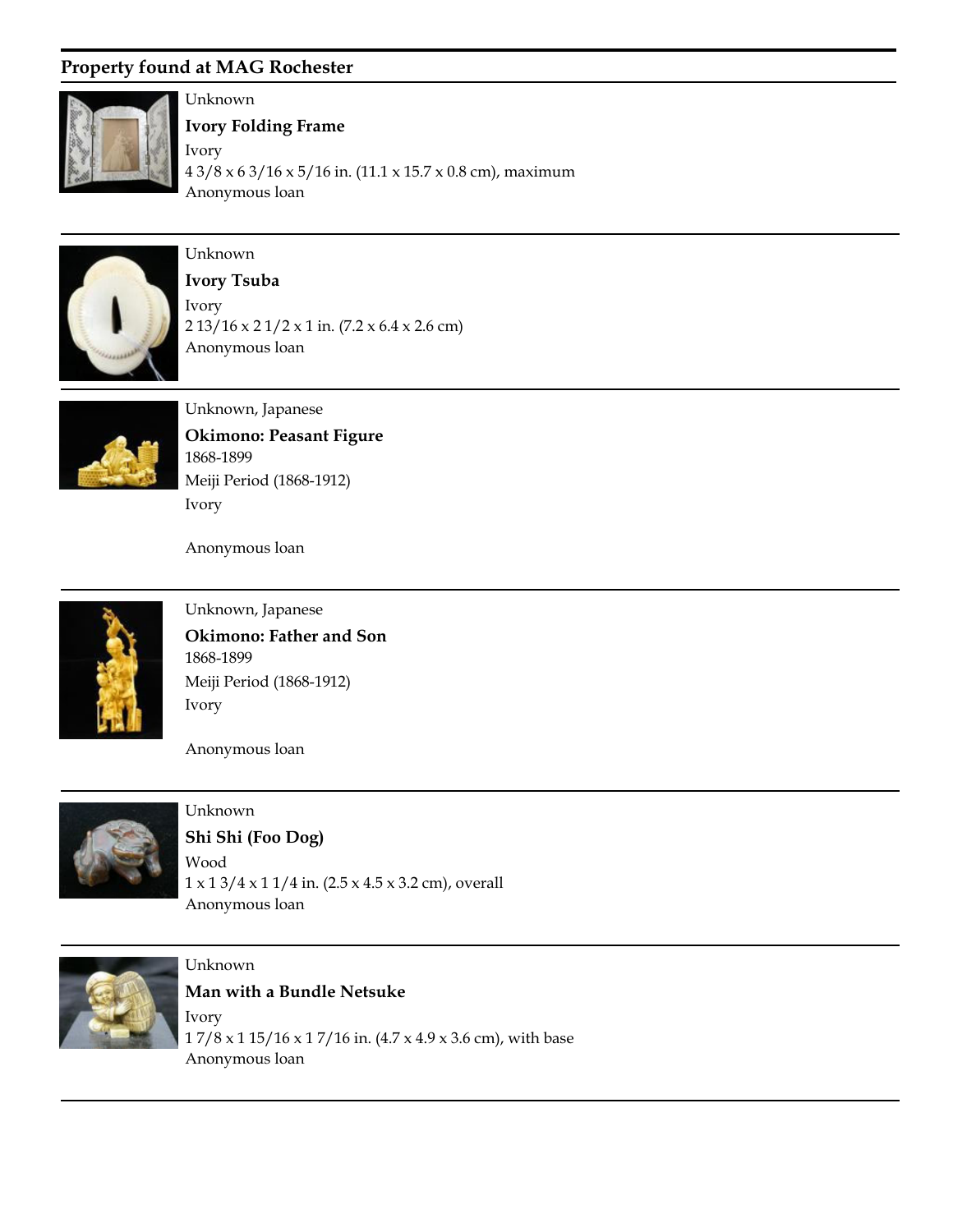

## Unknown

Anonymous loan **Man with Lantern and Frog** 2 9/16 x 1 15/16 x 1 7/16 in. (6.5 x 5 x 3.7 cm), with base Ivory



## Unknown, Japanese

**Men Fighting**

Anonymous loan 1 7/8 x 2 9/16 x 1 11/16 in. (4.8 x 6.5 x 4.3 cm), overall Ivory



Unknown, Japanese **Owl on a Tree** Ivory

Anonymous loan 1 5/8 x 1 3/4 x 1 5/16 in. (4.1 x 4.4 x 3.3 cm), overall



Unknown, Japanese **Man** Ivory

Anonymous loan 2 x 13/16 x 5/8 in. (5.1 x 2.1 x 1.6 cm), overall



Unknown, Japanese

Anonymous loan **Group of Four Figures** 2 1/4 x 3 1/16 x 2 5/16 in. (5.7 x 7.7 x 5.9 cm), overall Ivory



Unknown, Japanese Anonymous loan **Boy with Fish and Clams** 1 1/2 x 1 1/16 x 1 3/8 in. (3.8 x 2.7 x 3.5 cm), overall Ivory



Unknown, Japanese Anonymous loan **Two Men** 1 9/16 x 2 3/8 x 2 1/2 in. (4 x 6 x 6.3 cm), overall Ivory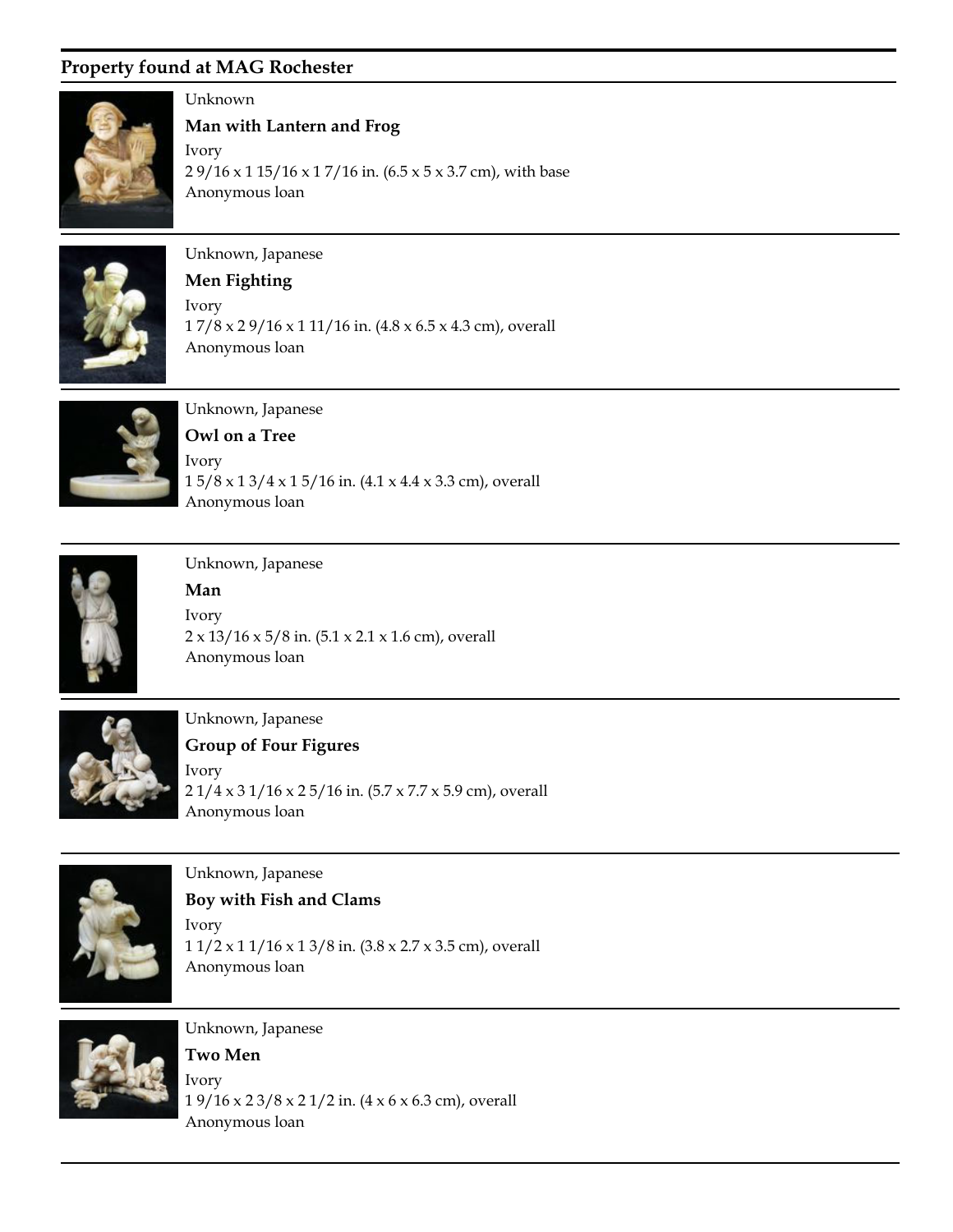

Unknown

Anonymous loan **Tile with Man on Horseback** 7 3/8 x 5 3/8 x 9/16 in. (18.7 x 13.7 x 1.4 cm), overall Glazed ceramic tile



## Unknown, Roman

Anonymous loan ca. 200-300 CE **Silenus Head Oil Lamp** 1 15/16 x 2 1/2 x 4 1/8 in. (5 x 6.4 x 10.5 cm), overall Terracotta



#### Unknown **Robe**

Anonymous loan 60 x 55 in. (152.4 x 139.7 cm), overall



### Unknown **Tassels**

Anonymous loan 8 x 2 in. (20.3 x 5.1 cm), overall



#### Unknown, Chinese

Anonymous loan **Woven Square with Lion** 11 1/2 x 12 1/4 in. (29.2 x 31.1 cm), overall Silk and metallic threads on silk



#### Unknown

Anonymous loan **Hat** 5 5/8 x 10 1/2 in. (14.3 x 26.7 cm), overall Silk



Unknown **Brocade Fragment**

Anonymous loan 10 1/2 x 26 3/8 in. (26.7 x 67 cm), overall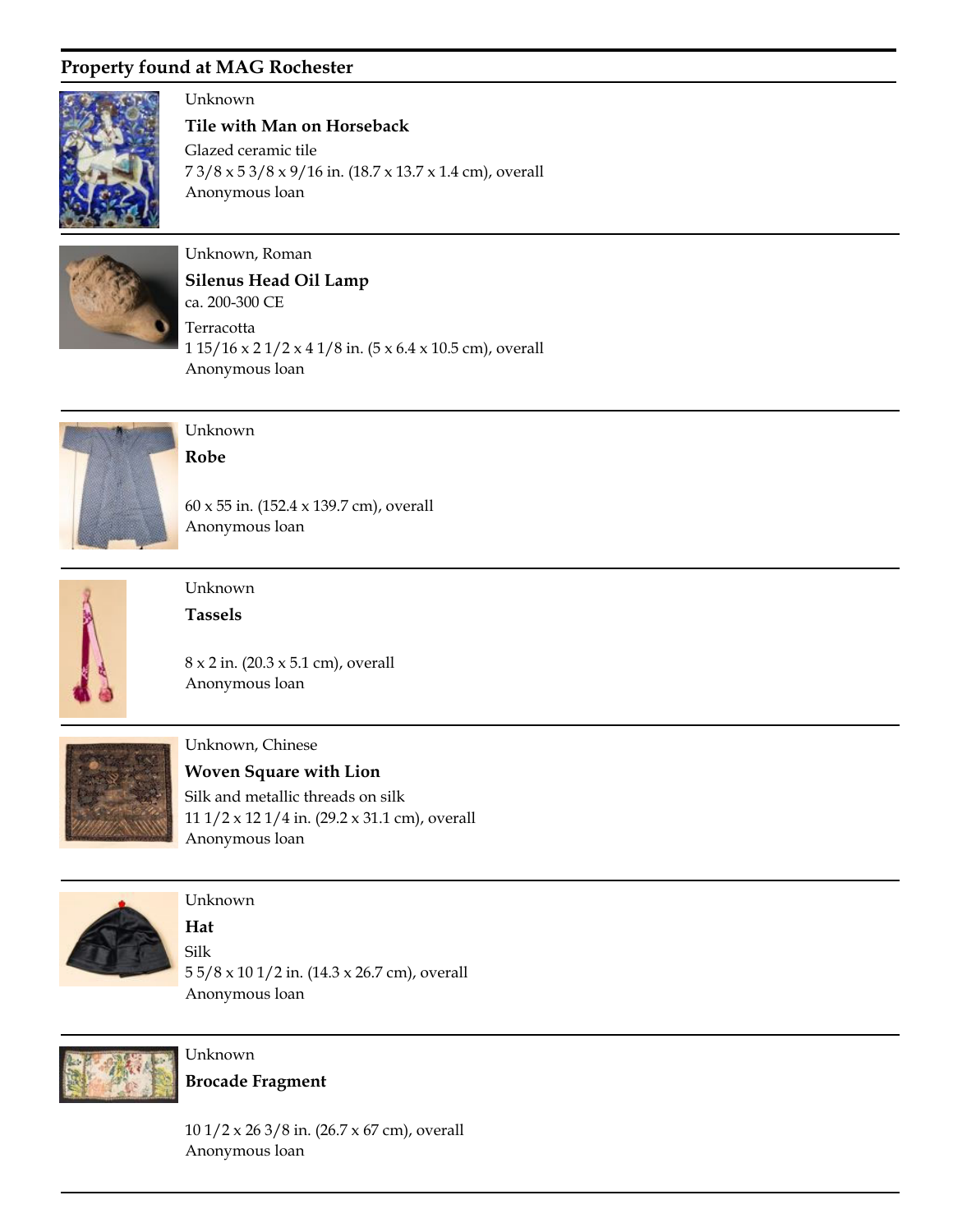

### Unknown **Curtain**

Anonymous loan 146 x 123 in. (370.8 x 312.4 cm), overall **Cotton** 



### Unknown

#### **Rectangle with Embroidery and Needlepoint**

Anonymous loan 10 1/2 x 14 in. (26.7 x 35.6 cm)



### Unknown

Anonymous loan **Partial Chasuble** 35 x 26 in. (88.9 x 66 cm) Silk on silk brocade



#### Unknown, Flemish

Anonymous loan 1500-1599 **Tapestry: Musical Game Park** 132 x 100 in. (335.3 x 254 cm), overall Wool and silk



#### Unknown

#### **Aubusson Carpet**

Anonymous loan 241 x 181 in. (612.1 x 459.7 cm), overall Wool



Unknown, French

#### **Brocade square**

Unknown

Anonymous loan 22 1/2 x 22 1/2 in. (57.2 x 57.2 cm)



Anonymous loan **Velvet roll** 134 x 21 1/2 in. (340.4 x 54.6 cm), overall Velvet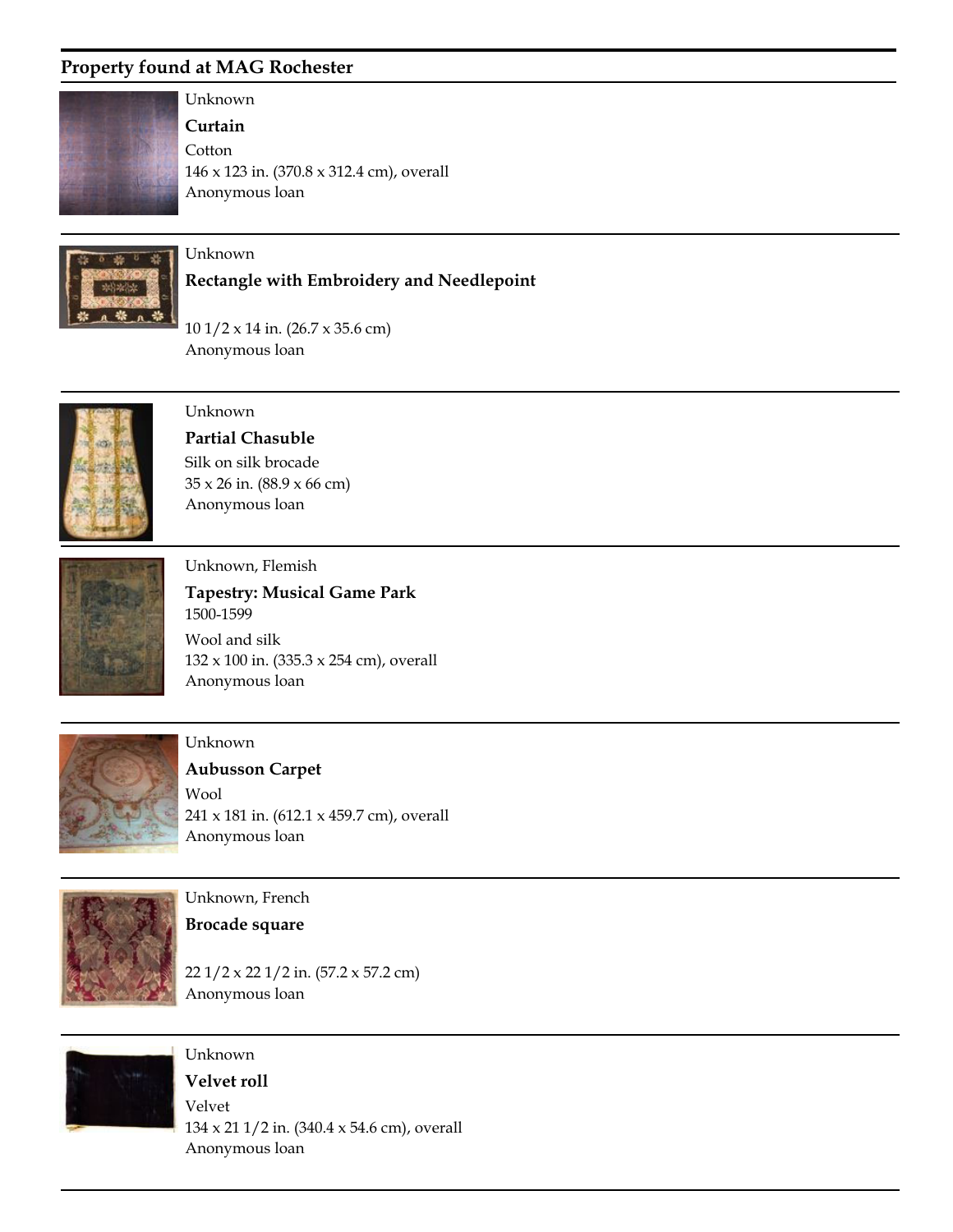

Unknown

**Velvet roll**

Anonymous loan 134 x 21 1/2 in. (340.4 x 54.6 cm), overall Velvet



# Unknown

Anonymous loan **Textile Fragment** 33 3/4 x 156 in. (85.7 x 396.2 cm) Silk thread and mirror fragments on linen



Italian Unknown **Hanging**

Anonymous loan 27 3/16 x 22 in. (69 x 55.9 cm), overall



### Unknown

Anonymous loan **Tapa cloth(?)** 128 x 86 in. (325.1 x 218.4 cm), overall Paint on pounded bark



# **Belt**

Anonymous loan 7 1/2 x 47 1/2 in. (19.1 x 120.7 cm) Wool on leather



#### Unknown

Anonymous loan **Linen damask panel** 70 x 18 in. (177.8 x 45.7 cm) Linen



Unknown Anonymous loan **Brocade Panel** 20 x 67 1/2 in. (50.8 x 171.5 cm) Silk